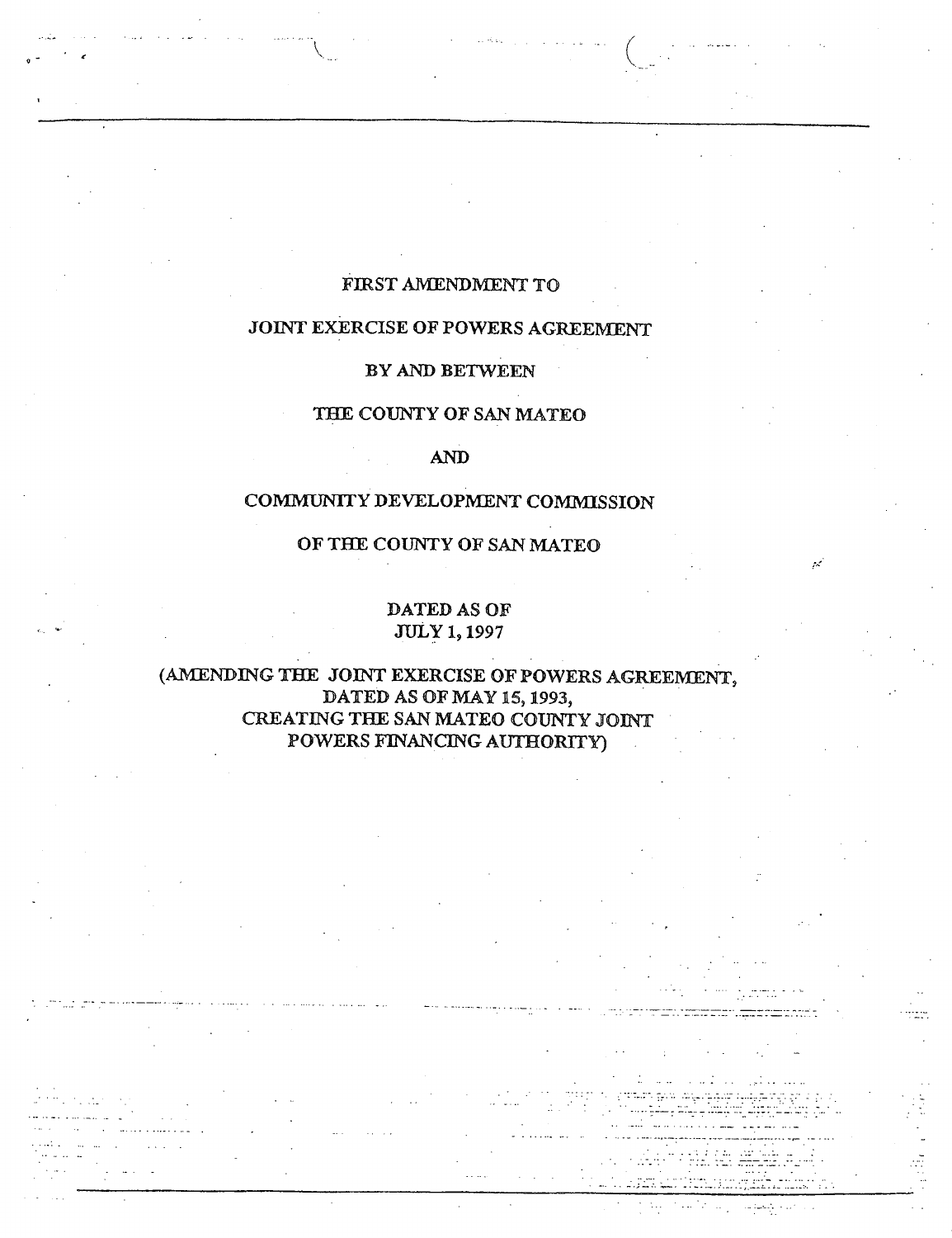## **FIRST AMENDMENT TO JOINT EXERCISE OF POWERS AGREEMENT**

**THIS FIRST AMENDMENT TO JOINT EXERCISE OF POWERS AGREEMENT, dated as of July 1,1997 (the "First Amendment"), by and between the CPUNTY OF SAN MATEO, a legal subdivision and body corporate and politic of the State of California (the "County"), and the COMMUNITY DEVELOPMENT COMMISSION OF THE COUNTY OF SAN MATEO, a public corporation, duly**  organized and existing under and by virtue of the laws of the State of California (the "Commission").

#### **WITNESSETH:**

WHEREAS, Article 1 of Chapter 5 of Division 7 of Title 1 of the Government Code of the State of California authorizes the County and the Commission to create a joint exercise of powers entity (the "San **Mateo County Joint Powers Financing Authority" or the "Authority") which has the power to jointly exerci . any powers common to the County and the Commission;** 

**WHEREAS, the County is empowered by the laws of the State of California to own, purchase.**  lease, sell, exchange or dispose of any real or personal property or any interests in it for any of its corporate **purposes and to enter into contracts for public capital improvements;** 

**WHEREAS, the Commission is empowered by the laws of the State of California to exercise the powers and duties of a redevelopment agency, housing authority and community development commission as provided in the California Health and Safety Code;** 

**WHEREAS, Article 4 of Chapter 5 of Division 7 of Title 1 of the Government Code of the State of California (the "Marks-Roos Local Bond Pooling Act of 1985") additionally authorizes and empowers the Authority to issue bonds for financing public capital improvements, working capital, liability and other insurance needs, or projects whenever there**   $\alpha$  **are significant public benef<sup>+-+</sup>**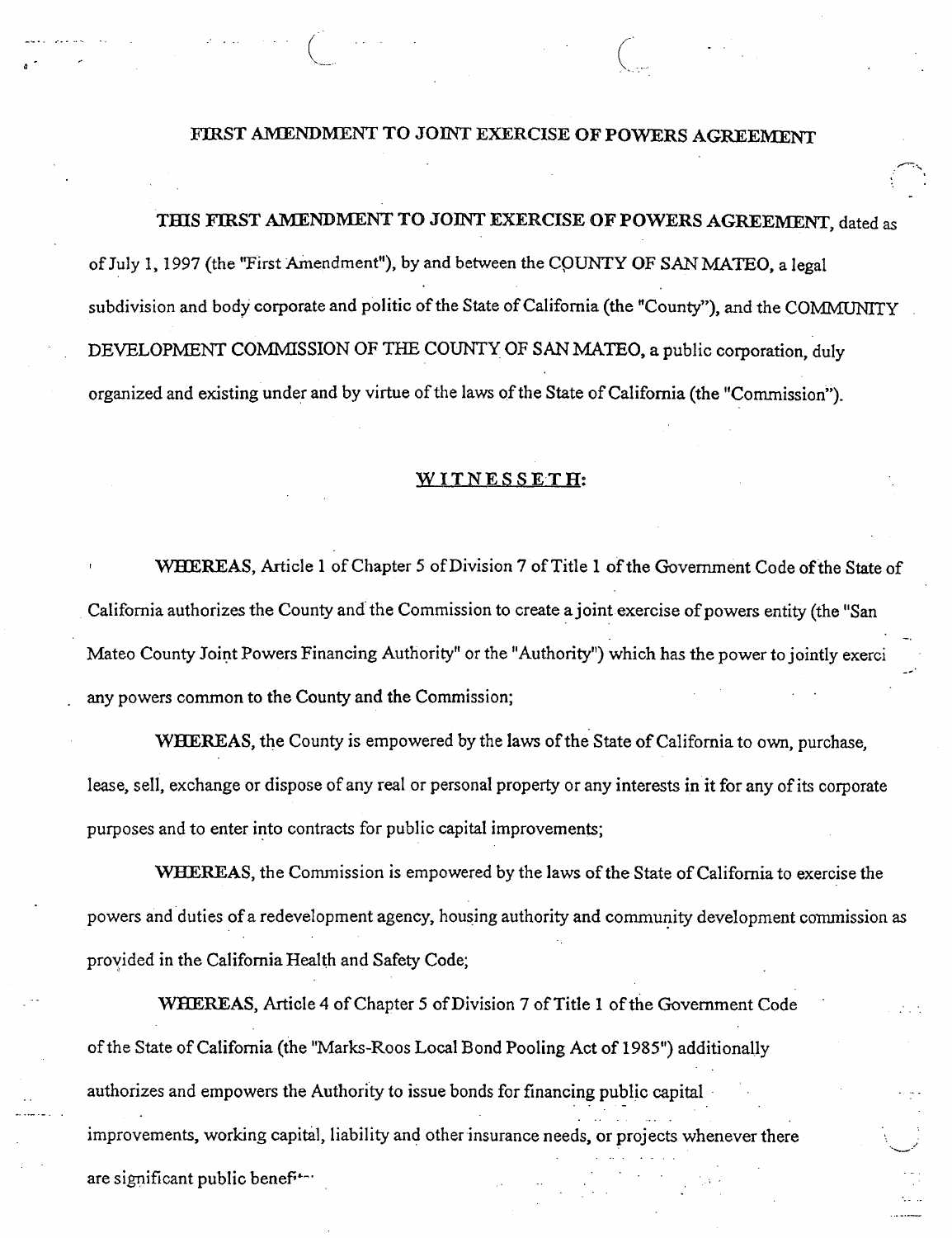**WHEREAS, the Marks-Roos Local Bond Pooling Act of 1985 further authorizes and . empowers the Authority to sell such bonds to public or private purchasers at public or negotiated sale; and** 

**WHEREAS, by the Joint Exercise of Powers Agreement, dated as of May 15, 1993 (the "Agreement"), the County and the Commission created and established the San Mateo County Joint Powers Financing Authority for the purposes set forth therein and to exercise the powers described therein;** 

**WHEREAS, the County and the Commission desire to amend the Agreement to permit financings for any city, authority, district or public corporation located within the County;** 

**NOW, THEREFORE, the County and the Commission, for and in consideration of**  $\mathbb{R}^2$ **the mutual promises and agreements herein contained, do agree as follows:** 

**. Section 1. The following definitions are amended to read in full as follows:** 

#### **"Contract**

**The term "Contract" shall mean a contract by and between the Authority and a Local Agency, whereby the Authority designs, constructs or acquires for the Local Agency all or a portion of <sup>a</sup>Project and the Local Agency repays the Authority for such costs.** 

#### **Lease**

**The term "Lease" shall mean a lease by and between the Authority and a Local Agency, whereby the Authority acquires and leases to the Local Agency all or a portion of a Project.**  للطاعين الأراط كسطول سرمستك متبع معاري المرادية المتحدة المحمد المتحدة **Project** 

**The term "Project" shall mean the design, acquisition or construction of any public capital**  improvement (as defined in the Law) required to be provided by the Authority to a Local Agency **pursuant to a Lease, a Contract or any other agreement. " . . .**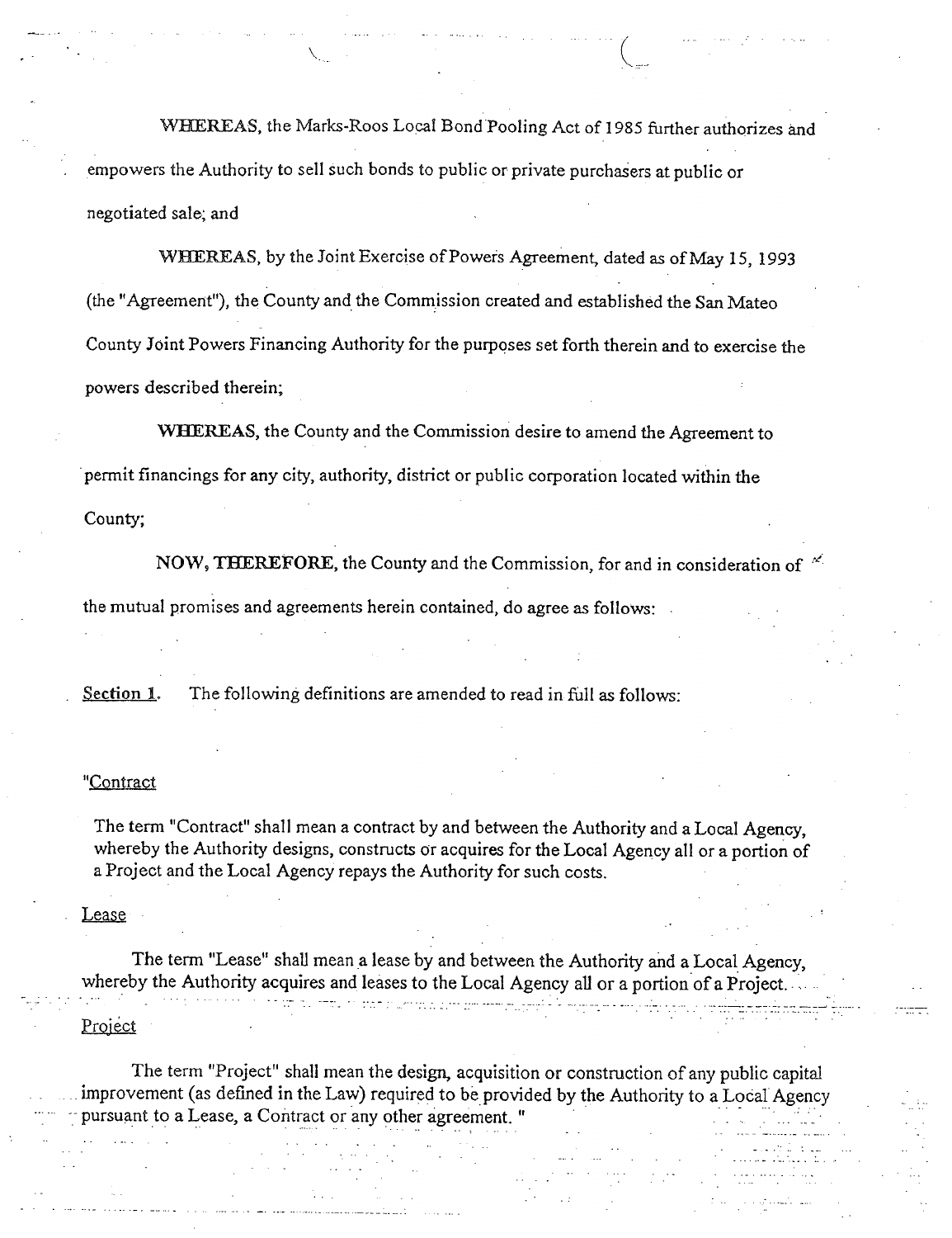Section 2. The following definition is hereby added to the Agreement:

#### **"Local Agency**

**The term "Local Agency" shall mean the County, the Commission, or any any city, authority, district or public corporation located within the County.."** 

**Section 3. Section 2 of the Agreement is hereby amended to read in full as follows:** 

**"SECTION 2. Purpose.** 

**This Agreement is made pursuant to the Law to provide for the joint exercise of powers**  common to the County and the Commission and to provide for the exercise of additional powers **given to a joint powers entity under the Law, including, but not limited to, the Marks-Roos Local Bond Pooling Act of 1985, as amended, for the purpose of financing public capital improvements in accordance with the Law.** 

**The County and the Commission desire to assist in the acquisition of Projects and in order to accomplish that goal are willing to assist pursuant to the Law in designing, acquiring, selling and financing these Projects.**  /•.\*

**The Authority will fulfill the purposes of this Agreement by, among other things, undertaking the sale and issuance of Bonds in accordance with the Marks-Roos Local Bond Pooling Act of 1985. The County and the Commission hereby agree that any such Bonds issued by the Authority for Projects shall not constitute general obligations of the Authority but shall be payable solely from the moneys pledged to the repayment of principal of or interest on such Bonds under the terms of the ' resolution, indenture, trust agreement or other instrument pursuant to which the Bonds are issued. Such Bonds shall not constitute debts, liabilities or obligations of the County or the Commission.** 

**The Authority will further fulfill the purpose of this Agreement by designing, constructing and acquiring such public capital improvements and leasing, leasing-back, selling or reselling such public capital improvements to a Local Agency for the Local Agency's use or providing such public capital improvements to the Local Agency in exchange for repayment of the costs thereof. The County and the Commission agree that the Authority's obligations under any Lease, Contract or other agreement**  entered into with a Local Agency for such purpose and the Authority's obligations under any **assignment agreement, indenture, trust agreement or other instrument entered into with a corporate trustee providing for the issuance of any Bonds to be paid from payments to be made by the Local** 

**Agency under such Leases, Contracts or other agreements or any such Bonds shall not constitute general obligations of the Authority but shall be payable solely from moneys received by the .**  Authority from the Local Agency."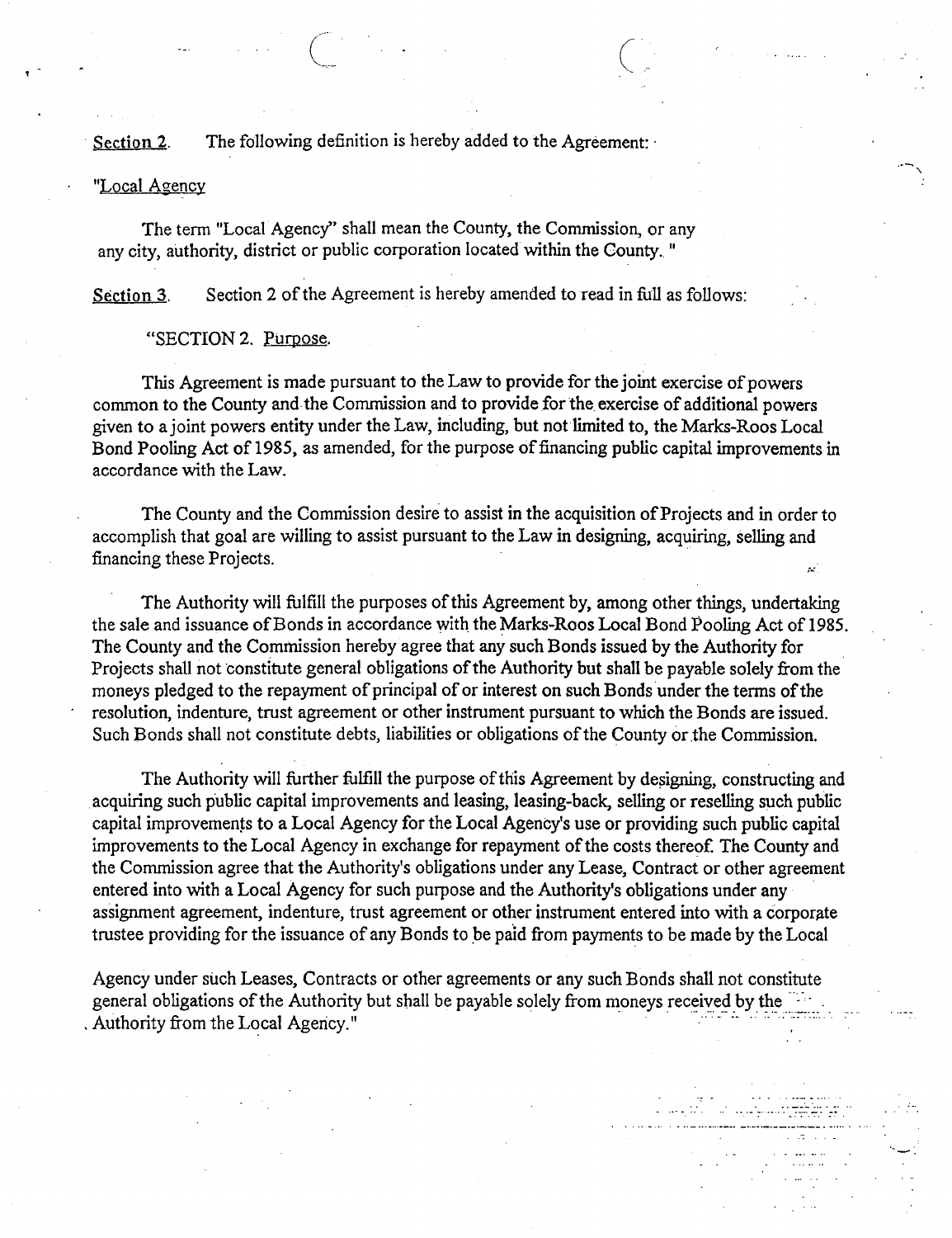## **Section 4. Section 5 of the Agreement is hereby amended to read in full as follows:**

**v..** 

#### **"SECTION 5. Powers.**

**The Authority shall have the power to cause the acquisition of Projects and to finance such Projects through the issuance of Bonds for the purposes set forth in Section 2 hereof, all in accordance with the Law.** 

**The Authority shall have the power to cause the acquisition of real and personal property for the use of a Local Agency and to cause the design, acquisition and construction of public capital improvements for the use of a Local Agency and to finance such public capital improvements by entering into Leases, Contracts and other agreements with the Local Agency and assignment agreements, indentures, trust agreements and other agreements with corporate trustees providing for the issuance of Bonds to be paid from the payments to be made by the Local Agency under such Leases, Contracts or other agreements, all in accordance with the Law.** 

**The Authority is authorized, in its own name, to do all acts necessary for the exercise of said powers for said purposes, including but not limited to any or all of the following: to make and enter into contracts; to employ agents and employees; and to sue and be sued in its own name.** 

*'4* **Such power shall be exercised subject only, to such restrictions upon the manner of exercising such power as are imposed upon the County in the exercise of similar powers, as provided in Section 6509 of the Law, except, however, nothing herein shall limit the powers of the Authority under the**  Marks-Roos Local Bond Pooling Act of 1985.

**Notwithstanding the foregoing, the Authority shall have any additional powers conferred under the Law, insofar as such additional powers may be necessary to accomplish the purposes set forth in Section 2 hereof."** 

**Section 5. The Agreement is hereby ratified and confirmed and shall continue in full force and** 

**effect in accordance with the terms and provisions thereof, as amended hereby.** 

**Section 6. Should any part, term, or provision of this First Amendment be decided by the courts** 

**to be illegal or in conflict with any law of the State of California, or otherwise be rendered** 

**unenforceable or ineffectual, the validity of the remaining parts, terms or provisions hereof shall not** 

a di sebagai pada anggota pada 1918.<br>Pagalang pada anggota pada anggota pada ang

be affected thereby.

Section 7. This First Amendment may be executed in counterparts, each of which shall be

deemed an original, and such counterparts shall constitute one and the same instrument. .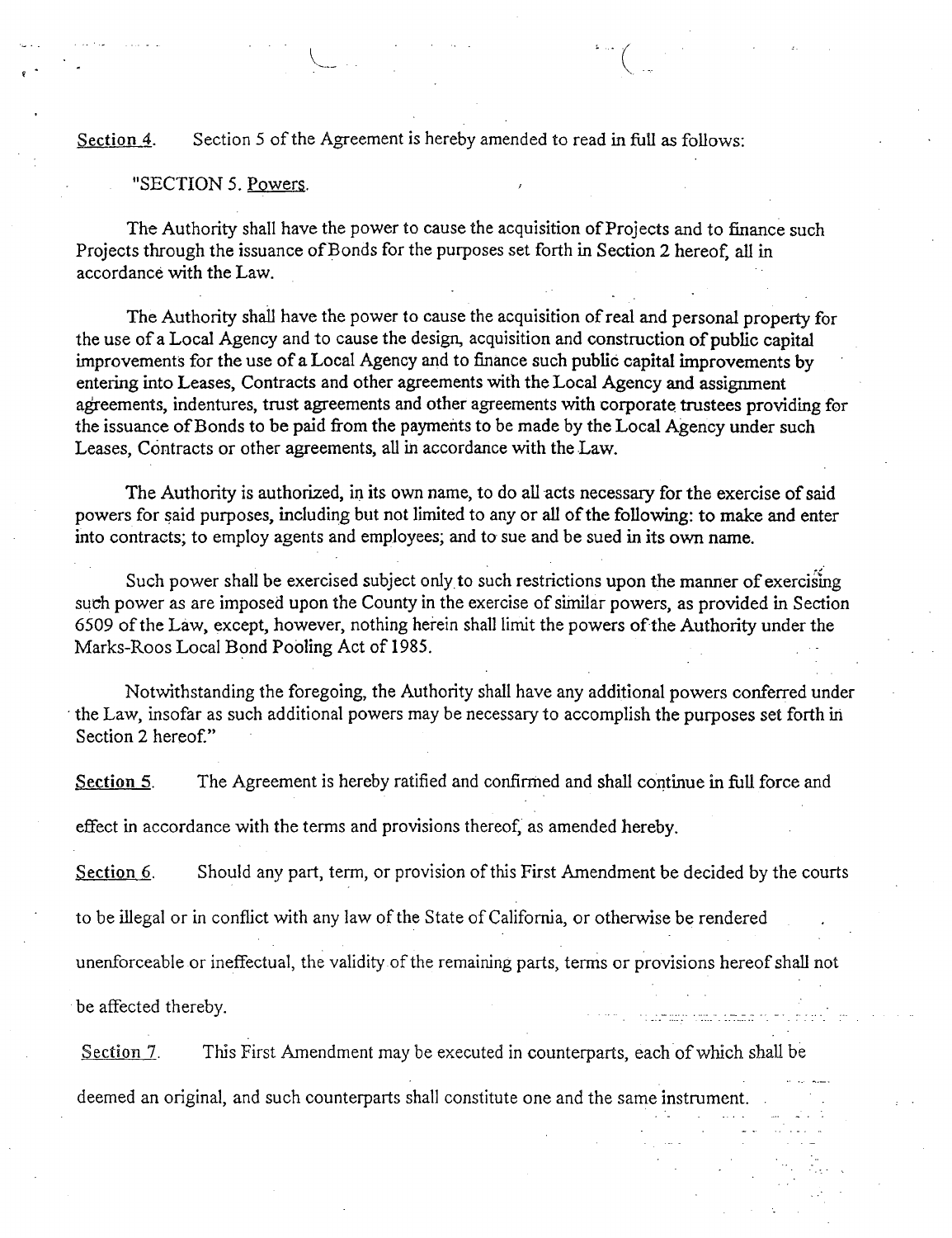**IN WITNESS WHEREOF, the parties hereto have caused this First** 

**. Amendment to be executed and attested by their proper officers "hereunto duly authorized. and their official seals to be hereto affixed, as of the day and year first above written.** 

**COUNTY OF SAN MATEO** 

**By** President of the Board of Supervisors

**of the County of San Mateo** 



**Clerk of the Board of Supervisors of the County of San Mateo** 

> **COMMUNITY DEVELOPMENT COMMISSION OF THE COUNTY OF SAN MATEO**

بمبر

 $\overline{\mathcal{P}^{\mathcal{A}}\mathcal{A}}$ *President* **By :.MSi** 

**[SEAL]** 

**ATTEST:** 

lahone 26 Silver

Secretary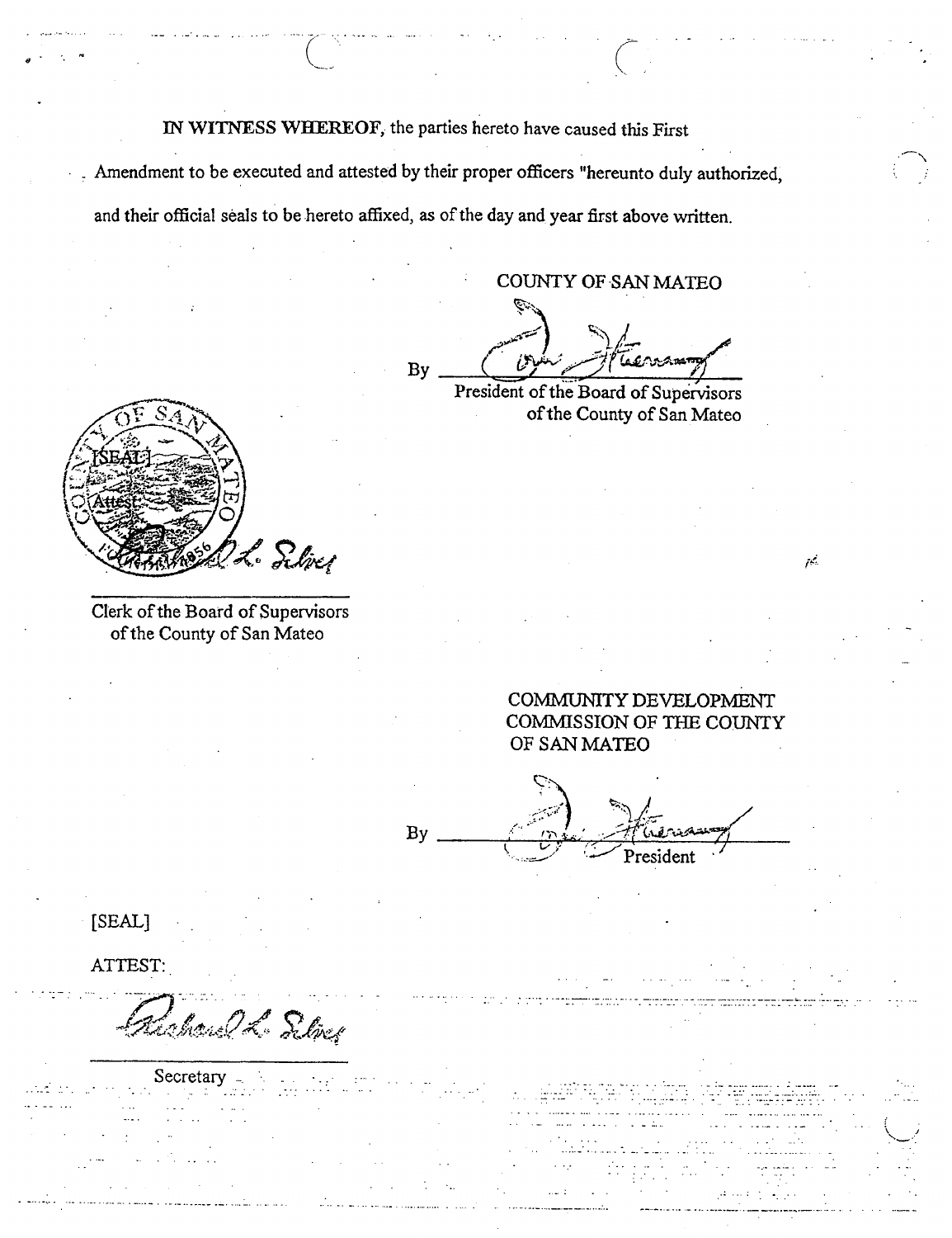#### SECRETARY'S CERTIFICATE RE: JOINT EXERCISE OF

<sup>V</sup>*(* 

**I, PAUL T. SCANNELL, Assistant Secretary of the San Mateo County Joint Powers Financing Authority (the "Authority"), hereby certify that the foregoing is a full, true and correct copy of the Joint Exercise of Powers Agreement dated as of May 15, 1993 and the First Amendment to Joint Exercise of Powers Agreement dated as of July 1,1997 (collectively, the "Agreement") by and between the County of San Mateo and the Community Development Commission for the County of San Mateo.** 

**Said Agreement has not been further amended, modified or rescinded, and the same is now in full force and effect.** 

**Dated: February 11, 1999.** 

*^ QS-ULJK / ^* 

**Assistant Secretary of the San Mateo County Joint Powers Financing Authority** 

*\*42-*